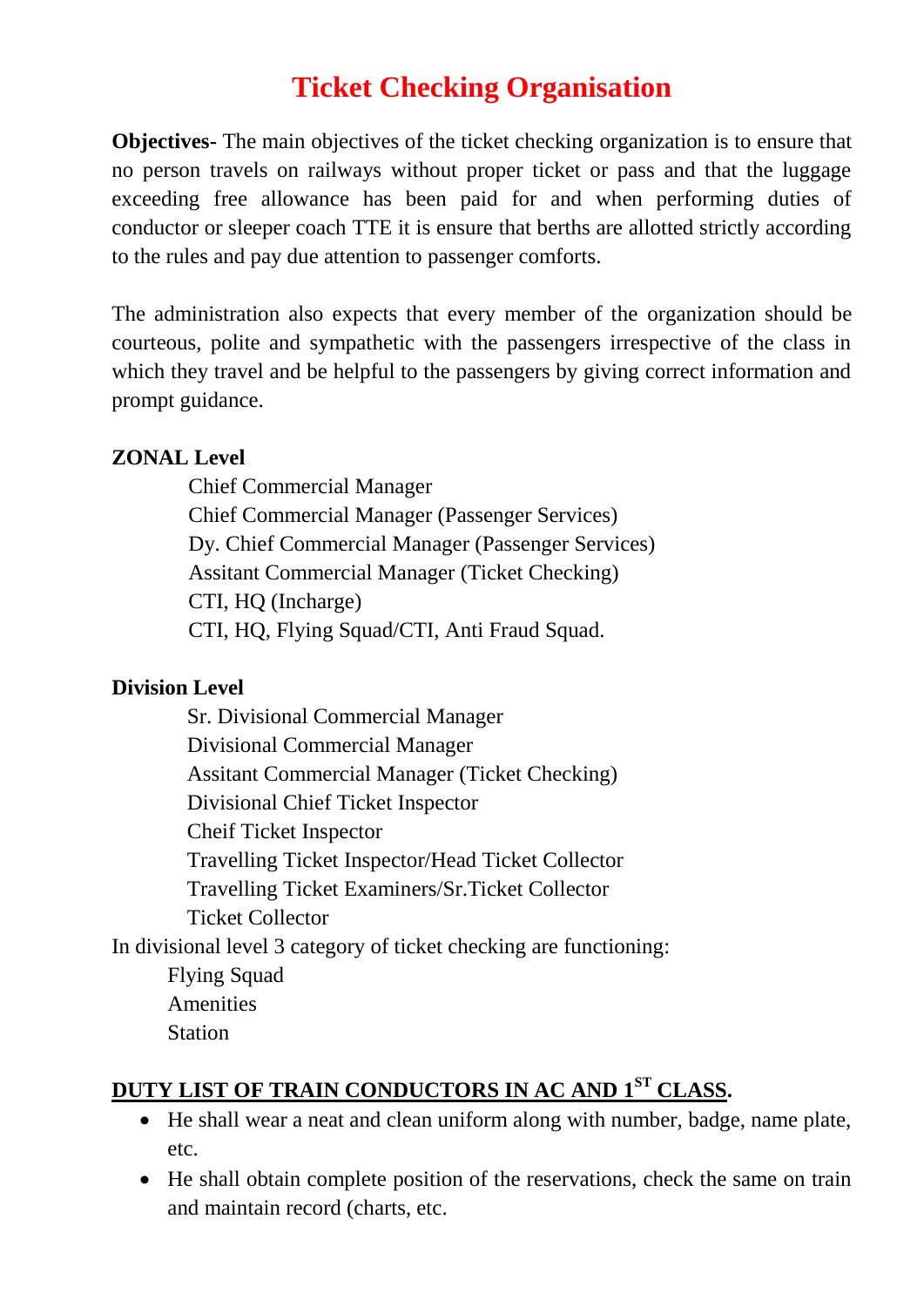- He shall check the tickets of the passengers in the coach and guide the passengers in occupying their accommodation. He prevents illegal/unauthorized entry in the coach including the platform ticket holders.
- He shall ensure that the number of passengers do not exceed the carrying capacity of the coach.
- He shall collect dues such as reservation fares/supplementary charges if any and issue receipts for the same.
- He ensures that passengers in the coach do not carry luggage which is more than prescribed weight and dimension in their compartments causing inconvenience to fellow passengers and assists such passengers to transfer the luggage to Luggage Van/Cabin.
- He assists the passengers in the coach in obtaining food/refreshments, etc and also to issue message to proper station for this service in time.
- He shall take care of the passenger amenities and cleanliness of the coaches.
- He shall ensure that the doors of the coaches are kept latched during run of the train and open them as and when required by the passengers.
- He shall keep the end doors of the vestibule coach locked during .00 hrs to 06.00 hrs to prevent unauthorized entry.
- He shall remain vigilant particularly during the night time and prevent entry of unauthorized persons/beggars/intruders in the coach.
- He shall always be polite, tactful and courteous in his dealings with the passengers.
- He shall allot berths seats which are vacant to passengers at intermediate stations on realization of fare/surcharge as per rules on first come first served basis or according to the priority on the waiting list if such a list is kept at the station.
- He shall take assistance of Government Railway Police / Railway Protection Force if necessary for removal of un unauthorized occupants and deal with them under provisions of Section (I of Railway Act, 989.
- He shall be present in the allotted coach during duty hours and if more than one coach are to be manned, give frequent visits to all the coaches to be manned.
- He shall issue Guard Certificate/Receipt to AC passengers in case of failure of AC equipment or when passenger is compelled to travel in lower class with a higher class ticket for want of room/accommodation.
- He shall carry blank FIR forms for making them available to the passengers in case of any incident of theft of luggage, etc. Such forms duly filled in the handed over to the next GRP Post at the scheduled stoppage for further action in the matter.
- Such other activities as may be prescribed from time to time.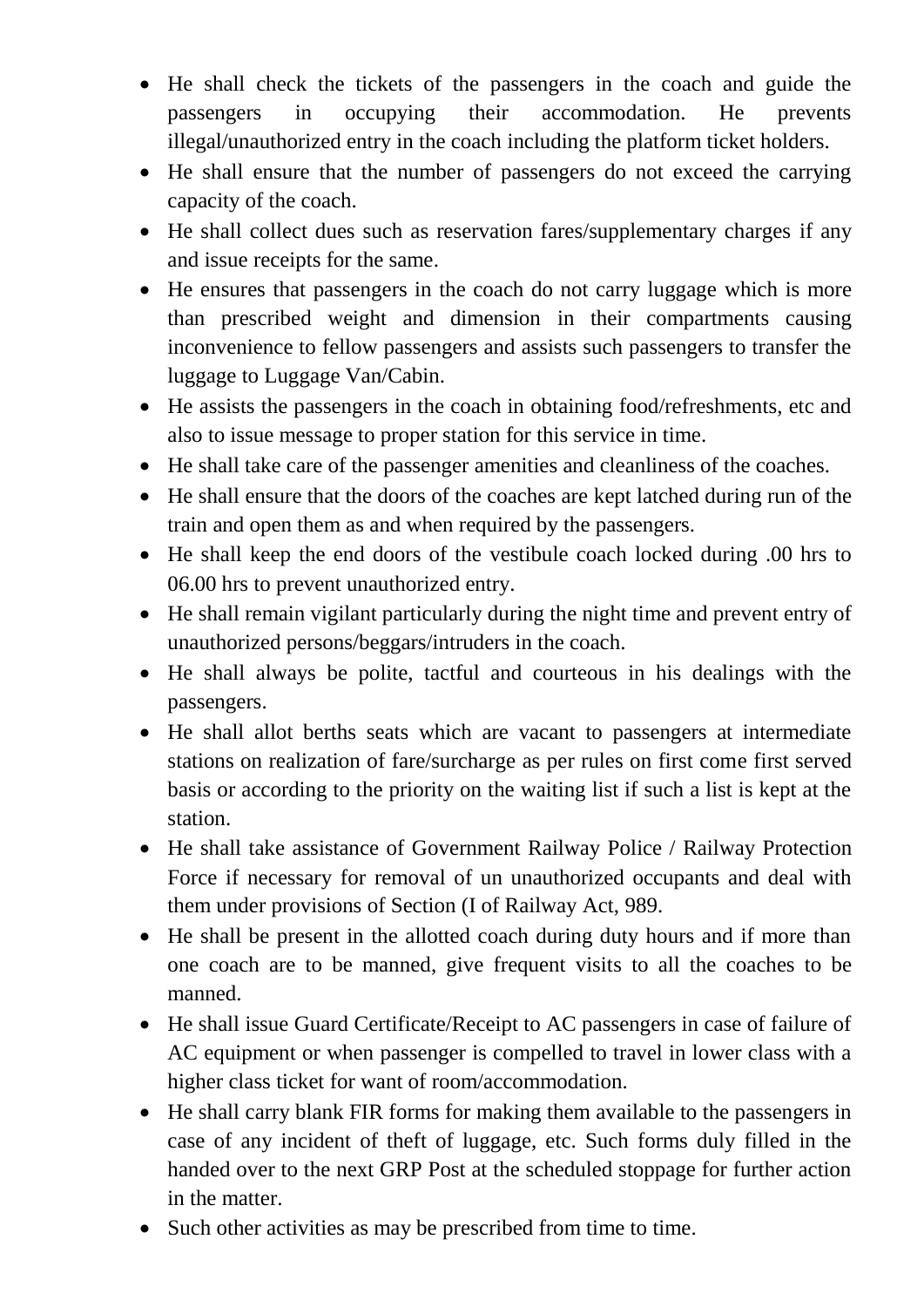#### **DUTIES OF TTEs ASSIGNED TO SECOND CLASS SLEEPER COACHES**

- He shall wear neat and clean uniform alongwith the TTE's Badge to distinguish him while on duty. He shall also wear the name badge provided for the purpose.
- He shall obtain, at the starting station, complete particulars of reservations made in the Coach and shall maintain complete entries in respect of occupation of berths/seats on the run.
- He shall check the tickets of passengers of passengers in the Coach guide them to their berths/seats and prevent unauthorized persons from entering the coach. He shall in particular ensure that persons holding platform tickets, who come to see off or received passengers, do not enter the coach.
- He shall regulate the entry and exit of passengers so that the number of passengers travelling in the coach does not at any stage exceed the marked carrying capacity.
- He shall realize the fare/surcharge/reservation charges, etc. wherever required from passengers to whom berths are allotted and provide receipts.
- He ensures that passengers in the coach do not carry luggage which is more than prescribed weight and dimension in their compartments causing inconvenience to fellow passengers and assists such passengers to transfer the luggage to Luggage Van/Cabin.
- He shall assist the passengers travelling in the coach in obtaining food, refreshment, etc.
- He shall allot berths/seats, which are vacant to passengers at intermediate stations on realization of fare/surcharge as per rules on first come first served basis or according to the priority on the waiting list if such a list is kept at the station.
- He shall ensure that berths/seats exclusively set aside for ladies are allotted to ladies only and shall prevent male persons from occupying such accommodation.
- He shall arrange for the filling up of water containers, where provided, during the stoppage of the train.
- He shall pay prompt attention to all complaints from passengers in regard to non-working of fans, lights, laps, etc, and take necessary remedial action to get them rectified.
- He shall ensure the cleanliness of the Carriage and ensure that the safaiwalas are deputed to clean the coach at intervals.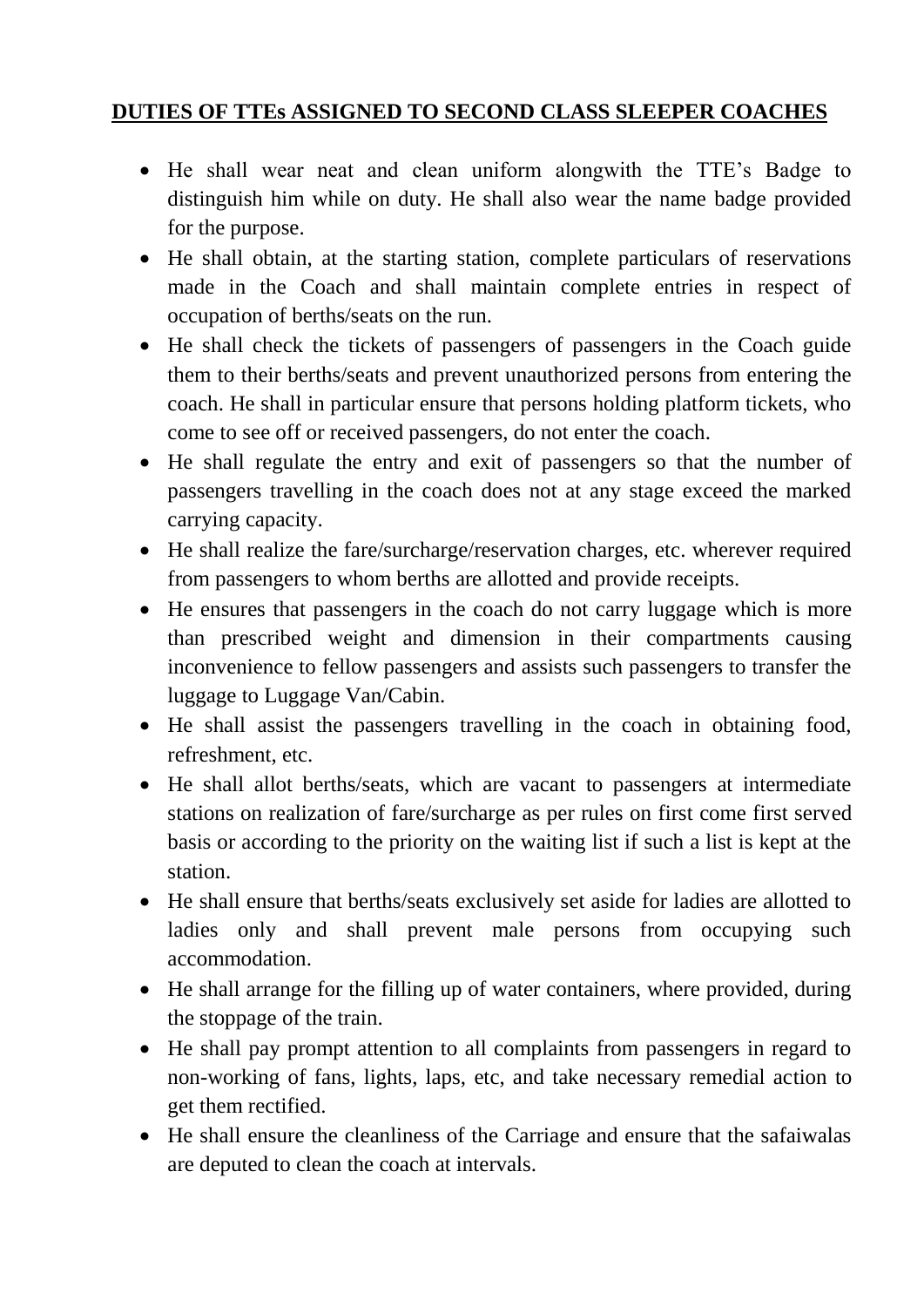- He shall ensure that the doors of the Coach are kept latched when the train is on the move and open them up for passengers as and when required for entraining/detraining of authorized passengers.
- He shall ensure that the end doors of vestibule trains are kept locked between 22.00 and 0600 hrs to prevent outsiders entering the coach.
- He shall remain vigilant particularly during night time and ensure that intruders, beggar's hawkers and unauthorized persons do not enter the coach.
- TTEs assigned to Sleeper coach shall ensure that un-allotted vacant Sleeper berths are kept folded up and hinged so that they are opened up only on allotment to passengers.
- The TTEs shall carry blank FIR forms for making them available to the passengers in case of any incident of theft of luggage, etc. Such forms duly filled in are handed over to the next GRP Post, at the scheduled stoppage for further action in the matter.
- He shall always tactful and courteous in his dealings with passengers.
- Such other duties at may be prescribed from time to time.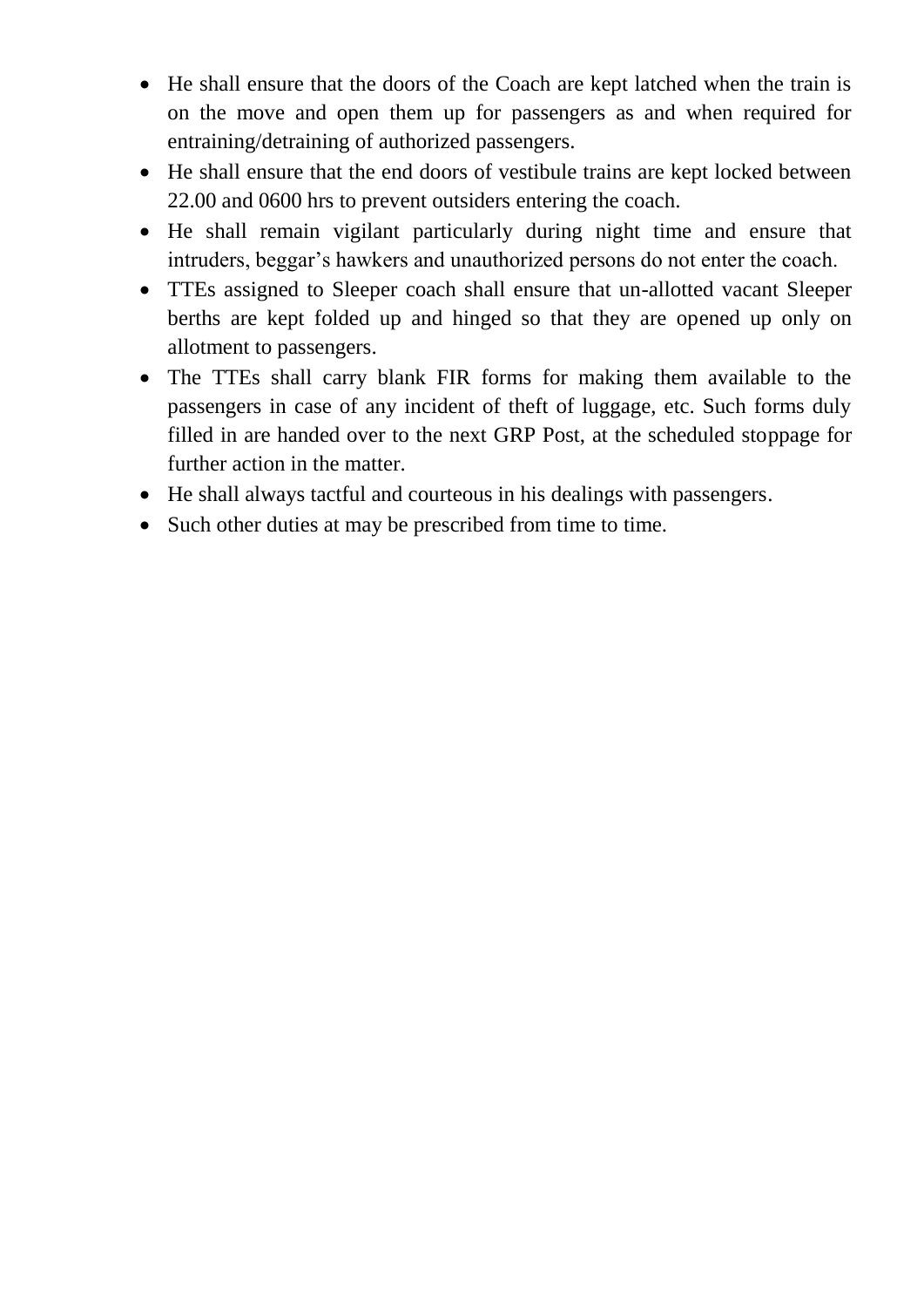## **Important Sections of Indian Railway Act 1989 related to Ticket Checking staff.**

| Sections | Provisions                                                           |  |  |
|----------|----------------------------------------------------------------------|--|--|
| 49       | Exhibition of certain timings and fares at stations.                 |  |  |
| 50       | Supply of tickets on payment of fares.                               |  |  |
| 51       | Provision for case in which ticket issued for class/train not having |  |  |
|          | accommodation for additional passengers.                             |  |  |
| 52       | Cancellation of ticket and refund.                                   |  |  |
| 53       | Prohibition against transfer of certain ticket.                      |  |  |
| 54       | Exhibition and surrender of passes and tickets.                      |  |  |
| 55       | Prohibition against travelling without ticket or pass, provision for |  |  |
|          | issue of GC.                                                         |  |  |
| 56       | Power to refuse to carry persons suffering from infectious and       |  |  |
|          | contagious diseases.                                                 |  |  |
| 57       | Fixation of maximum number of passengers for each compartment.       |  |  |
| 58       | Earmarking of compartment etc. For execlusive use of females.        |  |  |
| 67       | Provision of carriage of dangerous or offensive goods.               |  |  |
| 100      | Responsibility of Railway administration as carrier of luggage.      |  |  |

## **Penalties and offences**

| <b>Sections</b> | <b>Description</b>                                | <b>Fine/Imprisonment</b>   |
|-----------------|---------------------------------------------------|----------------------------|
| 137             | Fraudulently travelling /attempting to travel     | Fine up to Rs. $1000/$ -,  |
|                 | without proper pass or ticket.                    | imprisonment up to 6       |
|                 |                                                   | months or<br>both<br>and   |
|                 |                                                   | $Excess$ fare + Excess     |
|                 |                                                   | charge.                    |
| 138             | Travelling without ticket or<br>pass<br><b>or</b> | Excess fare $+$ Excess     |
|                 | insufficient ticket or pass or travel beyond      | charge. Difference of fare |
|                 | authorised distance or in higher class            | paid & payable + Excess    |
|                 |                                                   | charge, in default of      |
|                 |                                                   | payment of<br>fine         |
|                 |                                                   | imprisonment up to 1       |
|                 |                                                   | month.                     |
| 141             | Needlessly interfering with the means of          | Fine up to Rs. $1000/-$ or |
|                 | communication of a train without reasonable       | imprisonment up to 1 year  |
|                 | & sufficient cause.                               | or both.                   |
| 142             | 1) Persons who sells or parts with Reserved       | Fine up to Rs. $500/-$ or  |
|                 | ticket, any ticket, season ticket or any half of  | imprisonment up to 3       |
|                 | return ticket                                     | months or both, forfeiture |
|                 |                                                   | of ticket.                 |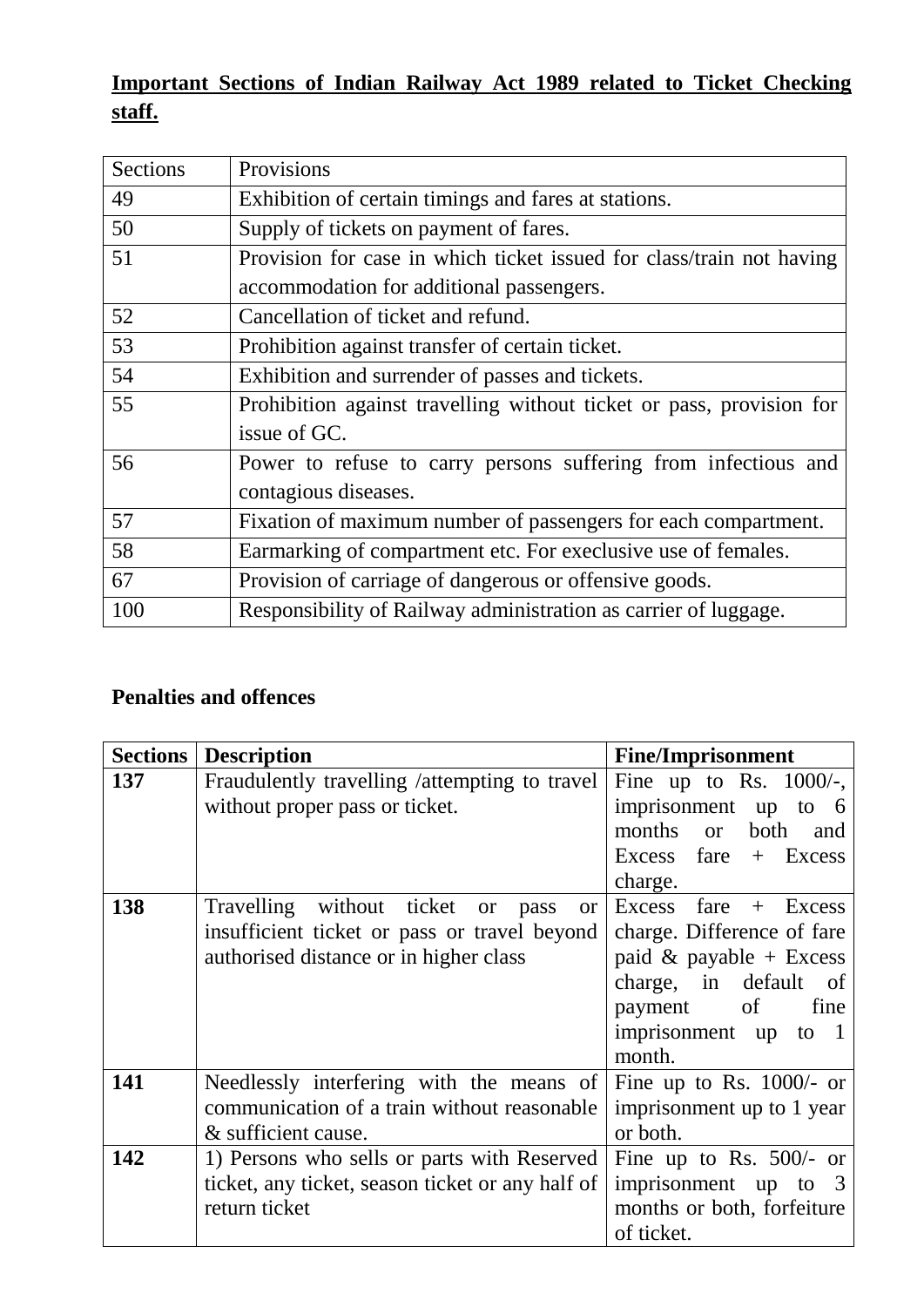|     | 2) Person who purchasers and travels on       | Fine up to Rs. $500/-$ or                             |
|-----|-----------------------------------------------|-------------------------------------------------------|
|     | such tickets.                                 | imprisonment up to<br>3                               |
|     |                                               | months or both, forfeiture                            |
|     |                                               | of ticket and Excess fare                             |
|     |                                               | Excess Charge<br>for<br>$+$                           |
|     |                                               | travelling without<br>a                               |
|     |                                               | proper ticket.                                        |
| 143 | Penalty for unauthorized carrying on business | Fine up to Rs. $10000/-$ or                           |
|     | of procuring & supply of reservation tickets  | imprisonment up to 1 year                             |
|     | abetting.                                     | or both, forfeiture of ticket.                        |
| 144 | Prohibition on hawking and begging upon a     | Fine up to Rs. $2000/-$ or                            |
|     | railway premises.                             | imprisonment up to 1 year                             |
|     |                                               | or both, removal from                                 |
|     |                                               | railway premises.                                     |
| 145 | Drunkenness or nuisance upon a railway        | Fine up to Rs. $500/-$ or                             |
|     | premises.                                     | imprisonment up to 6                                  |
|     |                                               | months forfeiture of ticket                           |
|     |                                               | & removal from railway                                |
|     |                                               | premises.                                             |
| 146 | Obstructing Railway servant in the discharged | Fine up to Rs. $1000/-$ or                            |
|     | of his duties.                                | imprisonment up to<br>-6                              |
|     |                                               | months or both.                                       |
| 147 | Trespass and refusal to desist from trespass  | Fine up to Rs. 1000/- or                              |
|     |                                               | imprisonment up to<br>$6\overline{6}$                 |
|     |                                               | months or both, removal                               |
| 155 | 1) Entering into a compartment reserved       | Fine up to Rs. 500/- $\&$                             |
|     |                                               | removal                                               |
|     | 2)Resisting entry into a compartment not      | Fine up to Rs. 200/-                                  |
|     | reserved                                      |                                                       |
| 156 | Travelling on roof, step and footboard or at  | Fine up to Rs. $500/-$ or                             |
|     | place not meant for travel.                   | imprisonment up<br>3<br>to<br>months or both, removal |
| 157 |                                               | Fine up to Rs. $500/-$ or                             |
|     | Altering or defacing pass or ticket           | imprisonment up to<br>3                               |
|     |                                               | months or both.                                       |
| 162 | Entering of reserved carriage or other place  | Fine up to Rs. $500/-$                                |
|     | reserved for exclusive use of females without | forfeiture of ticket<br>$\&$                          |
|     | lawful excuse.                                | removal                                               |
|     |                                               |                                                       |
| 164 | Unlawfully bringing Dangerous goods on a      | Fine up to Rs. $1000/-$ or                            |
|     | railway premises.                             | imprisonment up to 1 year                             |
|     |                                               | or both, responsible for                              |
|     |                                               | loss, injury or damage.                               |
| 165 | Unlawfully bringing offensive goods on a      | Fine up to Rs. $500/-$                                |
|     | railway premises                              | responsible for loss, injury                          |
|     |                                               | or damage.                                            |
| 167 | Prohibition on smoking                        | Fine up to Rs. 200/-                                  |